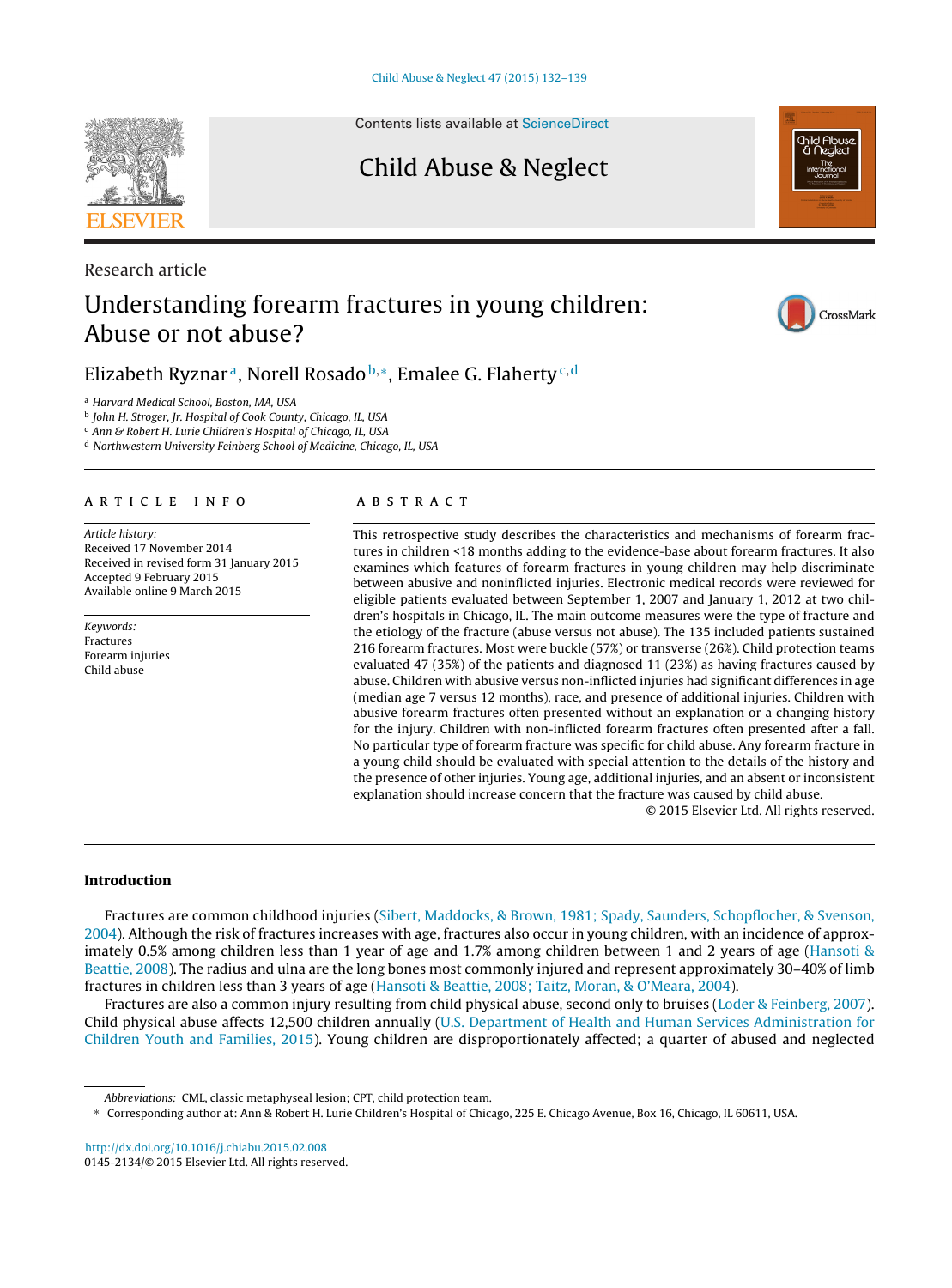children are less than three years of age [\(U.S.](#page--1-0) [Department](#page--1-0) [of](#page--1-0) [Health](#page--1-0) [and](#page--1-0) [Human](#page--1-0) [Services](#page--1-0) [Administration](#page--1-0) [for](#page--1-0) [Children](#page--1-0) [Youth](#page--1-0) [and](#page--1-0) [Families,](#page--1-0) [2015\)](#page--1-0) and 80% ofthe fractures caused by abuse occur in children less than 18 months of age [\(Worlock,](#page--1-0) [Stower,](#page--1-0) [&](#page--1-0) [Barbor,](#page--1-0) [1986\).](#page--1-0) Recognizing abusive injuries is critical to preventing further injury and even death of the child ([Jenny,](#page--1-0) [Hymel,](#page--1-0) [Ritzen,](#page--1-0) [Reinert,](#page--1-0) [&](#page--1-0) [Hay,](#page--1-0) [1999\).](#page--1-0) Unfortunately, distinguishing between non-inflicted fractures and those caused by abuse can be difficult, particularly in young non-verbal children.

No study to date has examined in detail the characteristics and mechanisms of forearm fractures in young children. Identifying which fractures occur most commonly and the circumstances under which they occur is information that would help to identify injuries caused by abuse [\(Pierce,](#page--1-0) [Kaczor,](#page--1-0) [Lohr,](#page--1-0) [Richter,](#page--1-0) [&](#page--1-0) [Starling,](#page--1-0) [2012\).](#page--1-0) This study examined a large cohort of children at two hospitals and assessed child age, other demographic factors, level of development, type of fracture, and history provided for the fractures. It also analyzed separately a subsample of children evaluated systematically by the hospital child protection teams (CPTs) for possible physical abuse to determine if certain characteristics can discriminate between fractures caused by abuse and non-inflicted forearm fractures.

# **Patients and Methods**

## Study Design

This study is a descriptive, retrospective review of the medical records of all patients less than 18 months of age who were treated at Children's Memorial Hospital (now Ann & Robert H. Lurie Children's Hospital of Chicago, IL) and John H. Stroger, Jr. Hospital (Chicago, IL) for radius and/or ulna fractures between September 1, 2007 and January 1, 2012. September 2007 was chosen because electronic medical records were available then at both hospitals. Patients were identified by searching for ICD-9 codes 813 (fractures of radius and ulna), 818 (ill-defined fractures of upper limb), 819 (multiple fractures involving both upper limbs and upper limb with rib[s] and sternum), and 829 (fracture of unspecified bone). Identified patients had a thorough chart review by an author from each institution (E.R. and N.R.) who had access to clinical notes, radiological images, and radiology reports. Fractures were coded according to the final read by a radiologist. Only patients with definite forearm fractures were included in the study.

Children with medical conditions that could predispose to bone injuries (extreme prematurity defined as a gestational age of <28 weeks, osteogenesis imperfecta, rickets, osteopenia, or steroid therapy) and infants who sustained their fractures as a result of birth trauma or motor vehicle collision were excluded. Patients whose only forearm fracture was a classic metaphyseal lesion (CML) were also excluded, because CMLs have been well studied and are recognized to be highly specific for child abuse [\(Kleinman,](#page--1-0) [Marks,](#page--1-0) [&](#page--1-0) [Blackbourne,](#page--1-0) [1986;](#page--1-0) [Kleinman,](#page--1-0) [Perez-Rossello,](#page--1-0) [Newton,](#page--1-0) [Feldman,](#page--1-0) [&](#page--1-0) [Kleinman,](#page--1-0) [2011\).](#page--1-0) If patients with forearm fractures also had a CML, the CML was listed as an additional fracture.

The study received IRB approval from both participating hospitals.

# Data Collection

Demographic information was collected from the medical chart, including age in months at the time of injury, gender, race/ethnicity (coded as white, black, Hispanic, or other based on the parent's self-report in the hospital's electronic medical record), and insurance status (public or private) as a marker for socioeconomic status. The child's level of development was recorded when available.

The location and type of fracture(s) were recorded. Fractures were categorized as: buckle, greenstick, transverse, oblique, spiral, and other including fracture type not specified. For patient level analysis, if a patient had radius and ulna fractures of the same arm, the patient was coded as having the fracture type that was identified for the radius. The specific fracture type was used for fracture level analysis.

The histories provided by the caregiver, including the reason for presentation, were briefly summarized. The histories were categorized as: fall from child's standing height (for example, the patient tripped while walking or fell over while trying to stand); fall from sofa or bed (reported heights were generally 1.5–3 feet); fall from a distance higher than a sofa or a bed (for example, the patient fell out of the parent's arms or out of a high chair); fall down stairs; fall not specified (no description of the fall was recorded); and crush injury (for example, someone stepped on the patient's arm or a sibling fell on the patient). If the caregiver(s) could not provide an explanation for the injury, it was categorized as "no history of trauma." If multiple caregivers provided conflicting information or if the explanation from a single caregiver changed significantly or completely upon retelling, the history was categorized as "changing history". If no information about the cause of the injury was recorded in the medical record, the history was listed as "missing."

If the child was evaluated by the hospital child protection team (CPT), the team's final opinion about the cause of the injury (abuse, not abuse, or indeterminate) was documented. Both participating hospitals have multidisciplinary CPTs composed of board-certified child abuse pediatricians and social workers with experience evaluating child abuse. The CPTs use information from the medical evaluation, any child protective service investigation, and any law enforcement investigation to formulate a final opinion about the cause of the injury. Although data regarding specific testing for other abusive injuries was not collected, both CPTs follow recommended guidelines for skeletal surveys and abdominal trauma screening [\(Coant,](#page--1-0) [Kornberg,](#page--1-0)